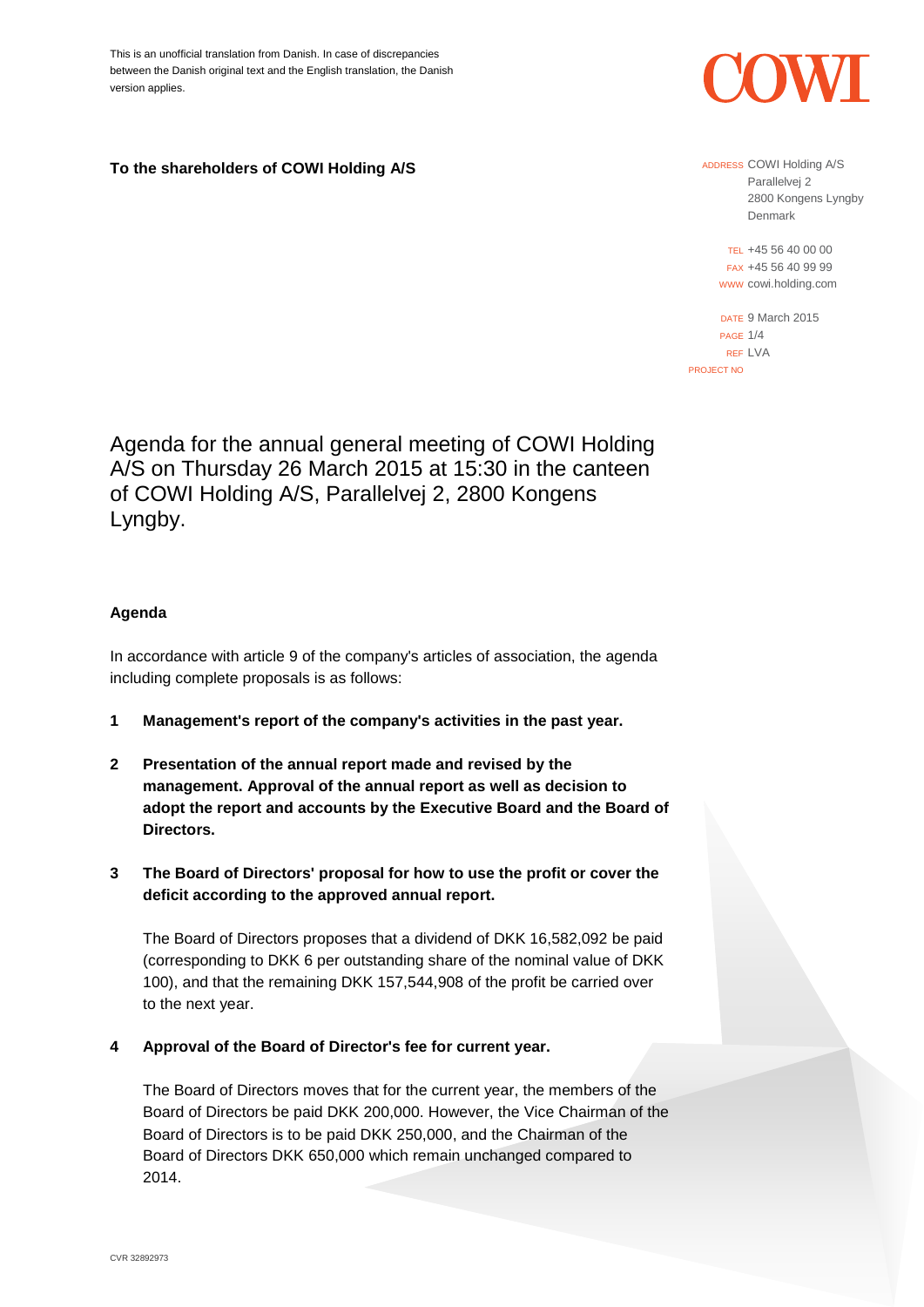

#### PAGE 2/4

### **5 Election of Chairman and Vice Chairman of the Board of Directors.**

COWIfonden (the COWI foundation) proposes to re-elect Steen Riisgaard as Chairman.

COWIfonden furthermore proposes to re-elect Kirsti Engebretsen Larssen as Vice Chairman.

### **6 Election of the other members of the Board of Directors.**

COWIfonden furthermore proposes to re-elect Thomas Plenborg, Hans Ole Voigt and Lars Green Lauridsen.

Grete Faremo retired from the company's Board of Directors in 2014.

COWIfonden proposes to elect Jukka Pertola as new member of the Board of Directors.

# **7 Election of state-authorised public accountant to serve as the company's auditor in the period until the next general meeting.**

The Board of Directors proposes to re-elect PricewaterhouseCoopers Statsautoriseret Revisionspartnerselskab.

### **8 Authorisation to acquire own shares.**

The Board of Directors moves that the Board of Directors be authorised to regularly allow the company to acquire own shares to the extent that the total shareholding in the company does not exceed ten per cent of the share capital (corresponding to DKK 28,300,000 nominally), cf. the Danish Companies Act, sections 196-197, provided always that the purchase price does not deviate from a price based on the company's net asset value according to the annual report approved at present annual general meeting. The authorisation is valid until the next annual general meeting of the company.

## **9 Authorisation of the Board of Directors to distribute extraordinary dividend.**

The Board of Directors moves that the Board of Directors not be given authority to distribute extraordinary dividend at present annual general meeting.

## **10 Consideration of any proposals from the Board of Directors or shareholders.**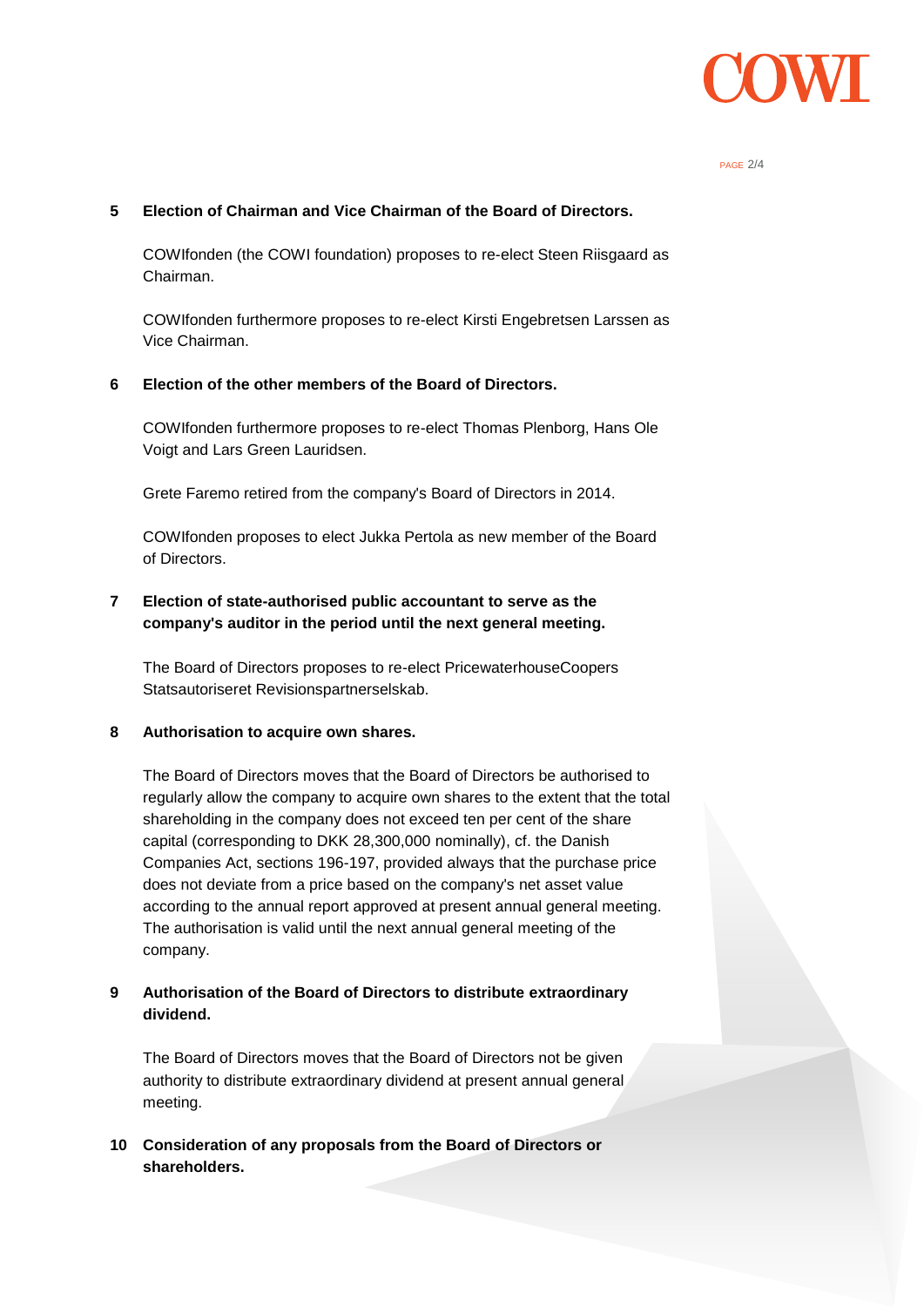

#### PAGE 3/4

## **a) Authorisation of the Board of Directors to increase the company's B share capital**

The Board of Directors proposes that the Board of Directors be authorised to increase the company's B share capital, during the period up to 25 March 2020, on one or several occasions, by issuing new shares of a nominal value of up to DKK 64,500,000. The proposal entails that (i) the new shares are to be non-negotiable instruments and must be registered in the names of the holders, (ii) the increase may be by cash or non-cash contribution and may be completed without pre-emption rights for the company's existing shareholders, provided, however, that A shareholders will always be entitled to subscribe for the required number of B shares required to maintain an ownership interest of no less than 10.1 per cent of the B share capital, (iii) any future capital increases will be subject to the general restrictions on the new shareholders' pre-emption rights as provided for by Articles 6.1-6.5, and (iv) the Board of Directors will specify the terms governing capital increases.

Due to the resolution, the wording of sub-section 7.1.1 of the company's articles of association is to be changed as follows:

*During the period up to 25 March 2020, the Board of Directors is authorised to increase the Company's B share capital on one or several occasions by issuing new shares of a nominal value of up to DKK 64,500,000. The new shares are to be non-negotiable instruments and must be registered in the names of the holders. The increase may be by cash or non-cash contribution and may be completed without pre-emption rights for the Company's existing shareholders, provided, however, that A shareholders will always be entitled to subscribe for the required number of B shares required to maintain an ownership interest of not less than 10.1 per cent of the B share capital. Any future capital increases will be subject to the general restrictions on the new shareholders' pre-emption rights as provided for by Articles 6.1-6.5, above. The Board of Directors will specify the terms governing capital increases.*

As a consequence of the resolution, sub-section 7.1.2 will be deleted from the company's articles of association.

# **b) Conversion of C shares of DKK 2,501,200 nominal value into B shares.**

The Board of Directors moves that the company's class C share portfolio, corresponding to DKK 2,501,200, be converted into class B shares. Thereby, the converted shares can be included in the company's portfolio of class B shares for the 2015 offer of shares.

As a consequence of the resolution, sub-section 3.1 of the company's articles of association is to be changed to: